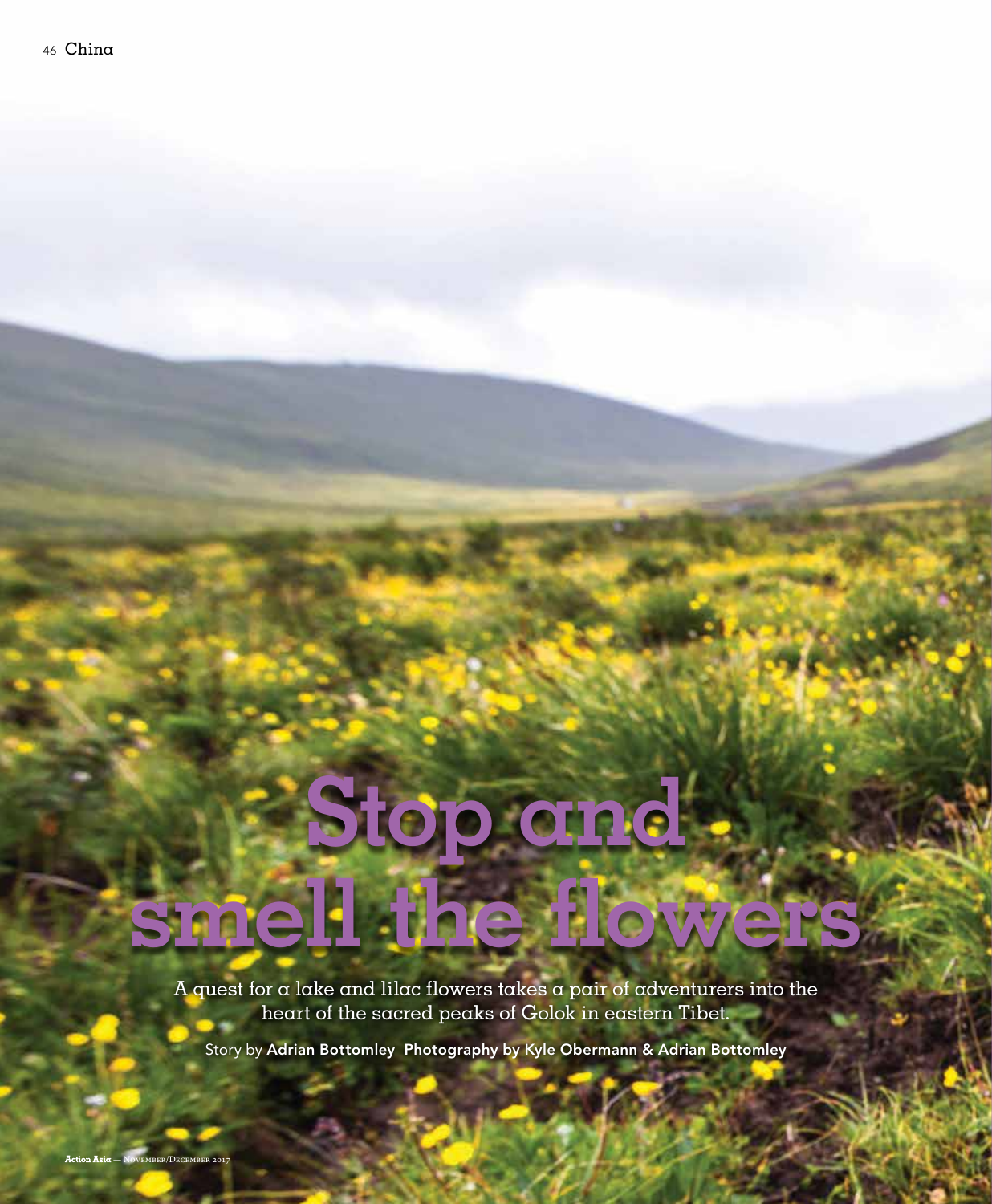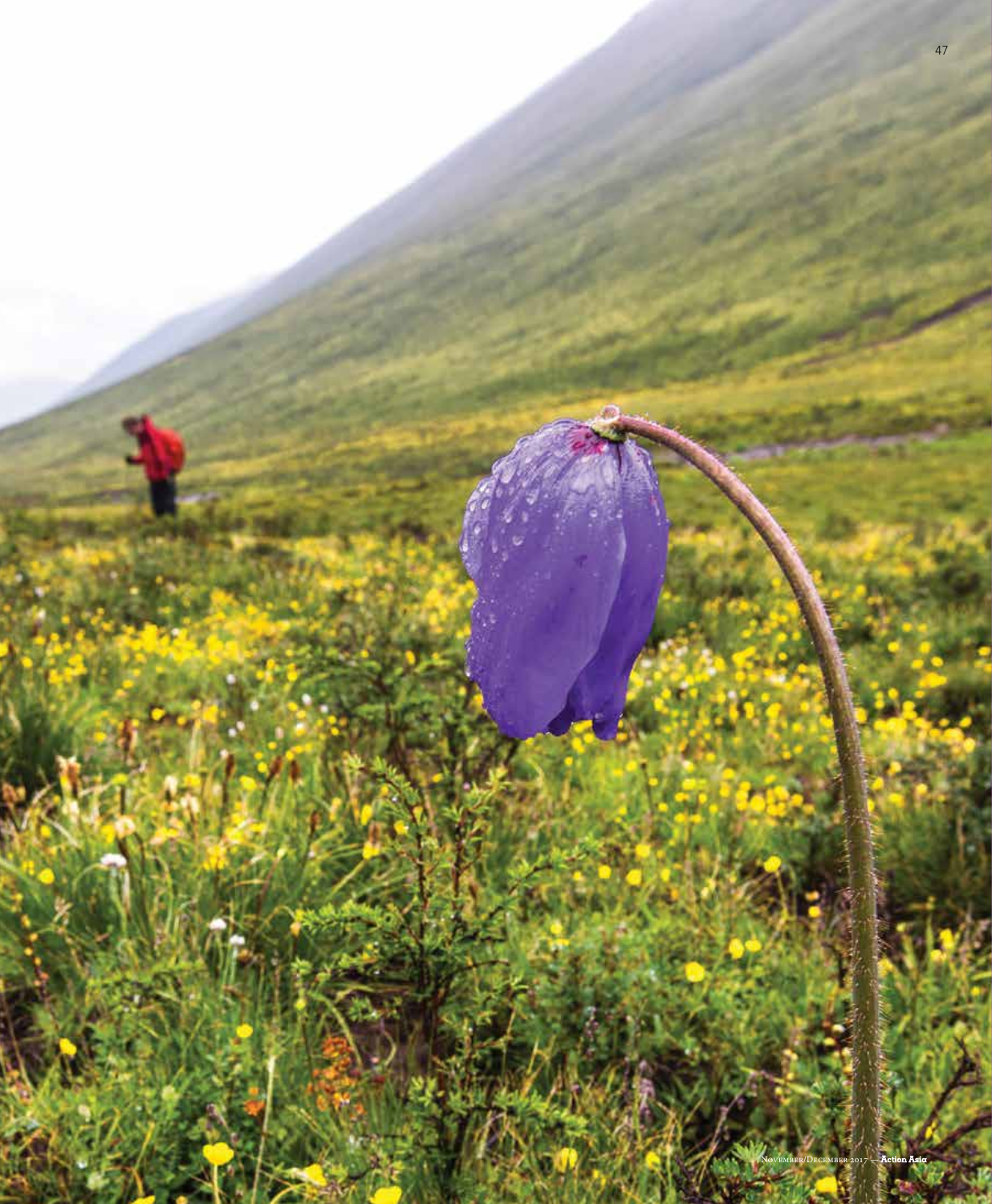"NO SPECIAL LAKE," REPEATED KELSANG, our horseman, his bloodshot eyes holding my bemused gaze. "But a lake doesn't just disappear – it's called Fox Call Lake, and it's right here on Google Earth," I said, pointing at my map and wondering what sound a fox actually makes. I also recalled another disappearing act the previous afternoon, when Kelsang had vanished into the thin mountain air, along with all our gear, by inexplicably choosing to make camp behind a distant bluff that had obscured him from view. I watched him slowly dismount, flashing his gold-toothed smile, and lie down on the carpet of wildflowers to light a cigarette. Clearly, neither he, nor the sacred peaks of Golok, were about to reveal their mysteries in a hurry.

For a number of years, l had heard intriguing reports of a spectacular, unexplored mountain range in western China, straddling the border of present-day Sichuan and Qinghai. Known in Tibetan as Nyenpo Yurtse, after its highest peak (5,369m), the labyrinthine range was steeped in the mythology of the Golok tribes of eastern Tibet. According to some scholars, it was believed to be the birthplace of the legendary Gesar of Ling (a sort of Tibetan King Arthur and hero of the world's last living epic). The sacred peaks were also reputedly worshipped as the topographical representation of a secret mandala associated with the most important meditational deity in Tibetan Buddhism, Chakrasamavara.

By July 2017, plans for an exploratory expedition to these fabled mountains had finally coalesced and I travelled four days across Yunnan

and Sichuan to meet up with my fellow explorer, and avid conservationist, Kyle Obermann, in Baimacun, a dusty, one street town northeast of the divine peaks. The lofty aim of the expedition was to attempt the first traverse of the entire range, a distance of approximately 40km. First though, we had more mundane matters to handle, such as how much food we would need for our estimated eight days of trekking, and where to find a horseman and a horse to carry our heavier gear.

In the Tibetan creation myth, Avalokitesvara, the bodhisattva of compassion, incarnated himself as a monkey and mated with an ogress. In any negotiations, even Tibetans acknowledge that it is their latter, fiendish inheritance that comes to the fore. Having haggled for horses many times before, it is still a painstaking process that often involves sitting through long periods of feigned indifference and awkward silences. Any horseman worth his salt will try and engineer a minimum trip payment at the most inflated rate possible, as opposed to a daily rate, in the hope of rushing you through your planned schedule. There is also little chance they will honour the original agreement. When out in the wilds, the temptation for creative extortion is usually too tempting to pass up, but we had a tentative deal at least, including provisions of a sackful of potatoes, *tsampa* (roasted barley flour) and dried yak meat. With that to look forward to, we sat down for our last proper meal before heading off into the mountains.

Our dinner companions were two affable Tibetan lamas called Tashi and Gengga.





GRASSROOTS CONSERVATION Lamas Tashi and Gengga leave no stone unturned as they survey the Golok range, where wildflowers often carpet the way to the sacred peaks.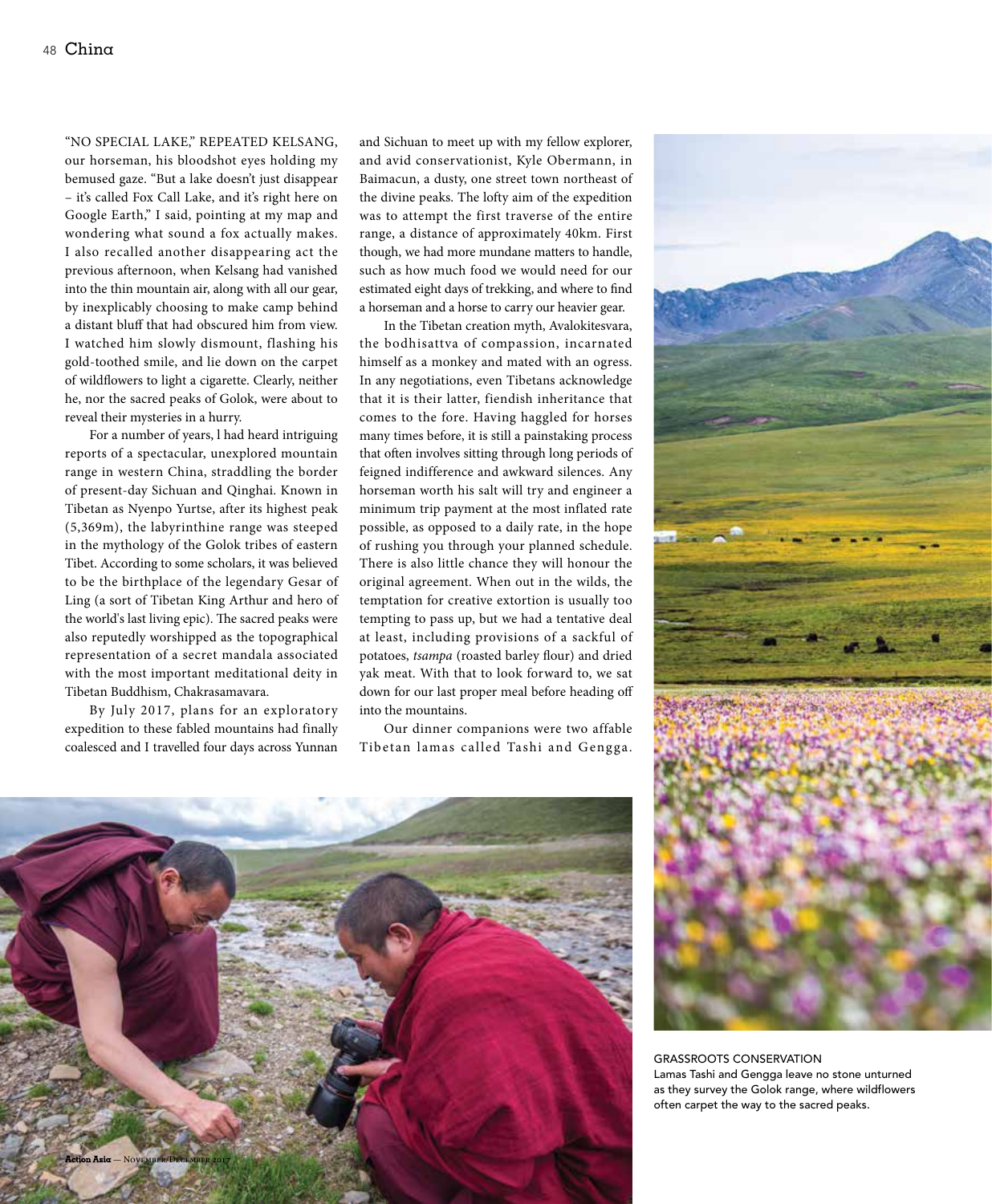

Clearly, neither he, nor the sacred peaks of Golok, were about to reveal their mysteries in a hurry.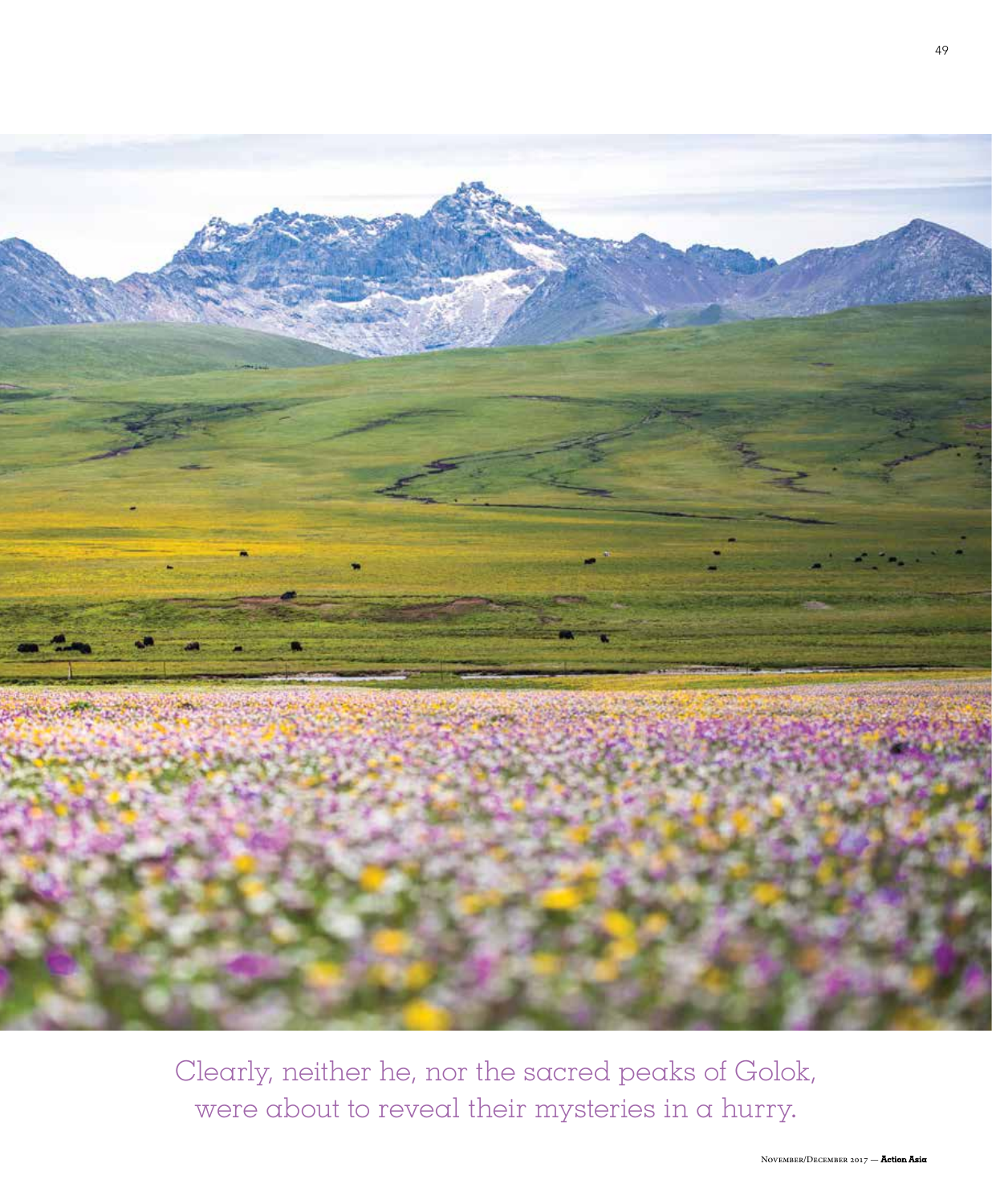

DIVINE INSPIRATION The surreal finials of the Golok mountains made it easy to imagine the awe that must be felt by pious travellers making this journey as a pilgrimmage.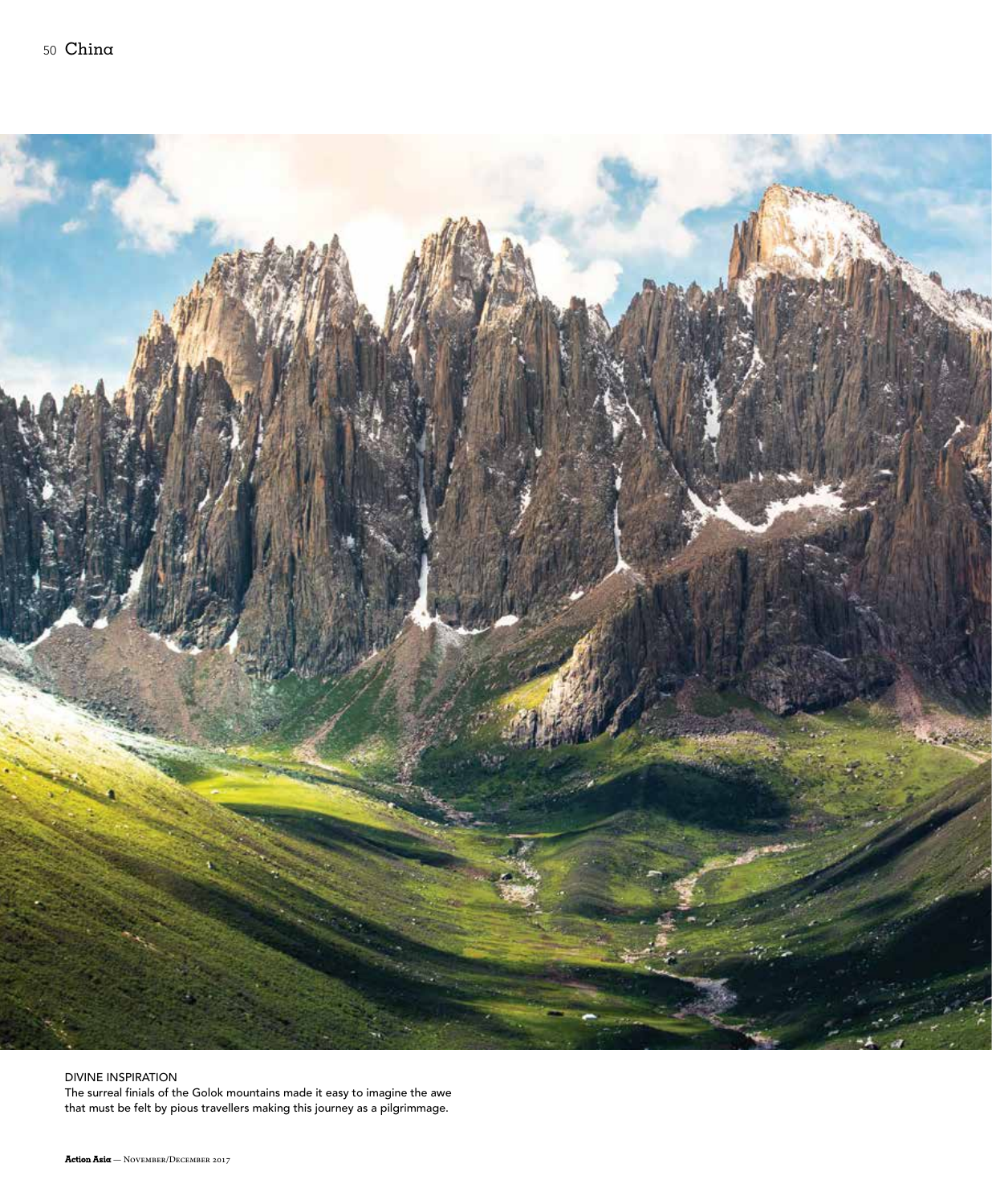

## We snapped a few photos and moved on, under strict monastic instructions to stay laser-focused on lilac.

Self-taught botanists, they had quite remarkably compiled an extensive diversity study of Nyenpo Yurtse over the previous eight years. Collaborating with nomadic families to identify rare and protected species, they had meticulously documented over 700 varieties of plants and flowers, including one extremely rare, endemic lilac poppy; nearly 200 birds, including the endangered Black-necked Crane and Tibetan Bunting; and approximately 40 snow leopards. Their aim in this was to encourage the nomads to value the diversity found in their land. Keen to help in some way, but knowing how difficult it is to photograph birds and, well aware of the elusiveness of the fabled big cat, I took the safer option and zoomed in on the poppy.

We set off the next morning from Black Pig Lake, following a meandering stream up through a beautiful glacial valley, framed by hills covered with an overnight dusting of snow. The valley floor was yellow with wildflowers and, as we climbed higher, we began to spot tell-tale patches of red and then purple. *Meconopsis punicea*, a blood-red poppy also known as 'Sichuan Silk', is held to be one of the most beautiful flowers in the world, and while its primary range is described as being a few hundred kilometres to the east, here it was flowering extravagantly.

We snapped a few photos and moved on, under strict monastic instructions to stay laser-focused on lilac. Earlier, to our delight, Tashi and Gengga had asked us, to help map the territory of *Meconopsis barbiseta*, a poppy that is found nowhere else on earth. Purple, pendantshaped and typically with a single flower gently hanging from a tall, slightly hairy stem, we had quickly encountered the endemic poppies, and excitedly took the first of many floral GPS fixes, before making camp.

Trying to sleep above 4,000m is never straightforward. There are many impediments to uninterrupted slumber including an enhanced urge to pee thanks to the Diamox (standard issue for symptoms of altitude sickness). On this particular moonlit evening, it was the close attention of countless yaks that did the trick, seemingly hell-bent on munching every blade of grass around the circumference of my tent, and sounding like a herd of wild hogs. I woke up cold and bleary eyed, startled by one of those fleeting, yet crazily vivid dreams familiar to all high-altitude travellers.

I immediately set about trying to find the coffee. Still visibly shaking, Kelsang kindly offered me his traditional maroon overcoat, with its comically long sleeves, and immediately started laughing as he tied the yellow sash around my hips. I could see his point. While they looked wildly chic on a Tibetan, I looked like I was wearing Liberace's dressing gown!

Later that morning we came across the first of the *bemou* hunters. The local nomads scour the ground for this prized medicinal herb, first finding its small smoke-coloured flower shaped like a lampshade, then digging up its marble-sized bulb. The white bulb is dried and administered to treat coughs and loosen phlegm. My chest was perfectly fine, but when offered a couple, curiosity got the better of me and I chewed and swallowed the bitter bulbs. Despite subsequent extensive research, I still have no idea as to its English name, but I can report that bemou is also extremely effective at loosening the bowels.

That afternoon, after crossing a wild and spectacular pass, we approached the 'East Gate', guarding access to the shark-toothed peaks that lay at the heart of Nyenpo Yurtse. Previously, Tashi and Gengga had explained how to most Tibetans natural landscapes are imbued with spiritual power, and that in certain revered places, deities are believed to reside in natural forms. Specifically, in Nyenpo Yurtse, the range's inner sanctum is thought to be the abode of Chakrasamavara, centred around a lake of such clarity that advanced tantric practitioners were able to see their future path reflected in its waters.

The concentric rings of mandalas protect the central deity, each requiring a heightened level of purity and devotion in order to pass. Our topographical mandala seemed no different and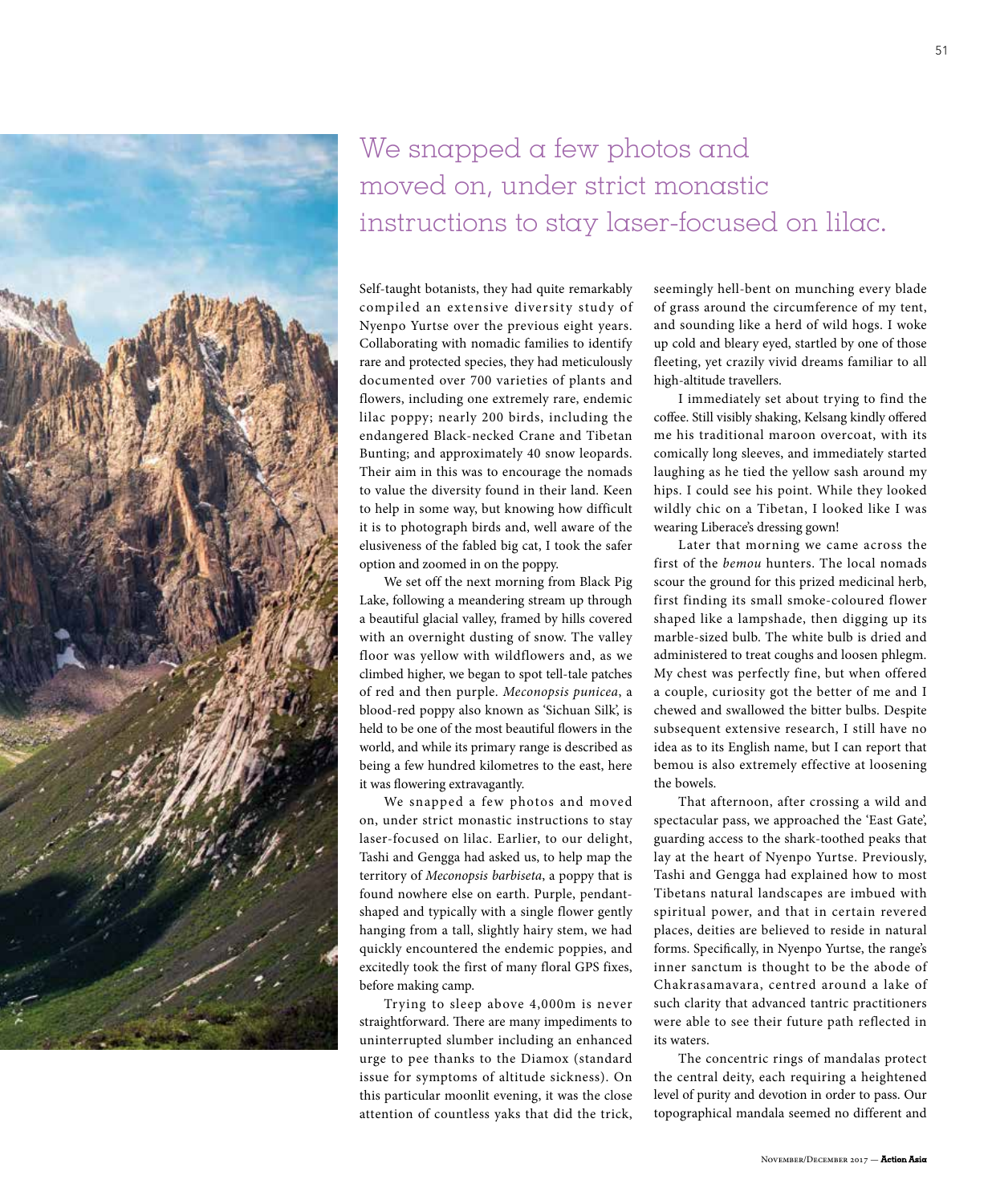

so we entered from the east as belief dictates, tying two blue *khatas* (traditional ceremonial scarves) around the stupa that marked the spot and muttering a few mantras under our breath. A marmot peeked out of his burrow as we passed through the gate, seemingly unconvinced by our acts of piety.

As we trekked deeper into the mountains, the beauty intensified. There were no classic, hyper-prominent peaks to speak of, but rather spectacular, labyrinthine ridges of serrated rock that towered above snaking valleys decorated with an extravagant mosaic of multi-coloured lakes. The heart of the range lay over a final high pass and, so too we hoped, did the inner 'lake' marked on our map.

But these concentric barriers were testing our resolve. Before the top of the rocky pass, we sat down to admire and record another lilac poppy, this time outside of its known range, and were dive-bombed by two huge bearded vultures

who swooped out of the leaden sky. On the tricky descent over large boulders, Kyle slipped and badly twisted his ankle. And that night, after we camped where Kelsang had dismounted, denying all existence of the 'lake', we were terrorised by a wild Tibetan mastiff which, if it were not for the fact that he was on the other side of a stream, would surely have elevated his horrific hollow barking to all-out attack. I spent another sleepless night, gripping my trekking pole, desperately hoping he wouldn't overcome his fear of water.

The next morning, a young lama dressed in red robes, rode up to our tents and, when asked where he had come from, replied in impeccable Chinese, "The pilgrimage lake, it's just at the top of that valley". I looked at Kelsang hesitantly. "Lake, no lake," he said nonchalantly shrugging his shoulders and once again lay down to smoke. We were both completely foxed.

Climbing up through rhododendron bushes, my mind flew in all directions trying to make sense

There were no classic, hyperprominent peaks to speak of, but rather spectacular, labyrinthine ridges of serrated rock . . .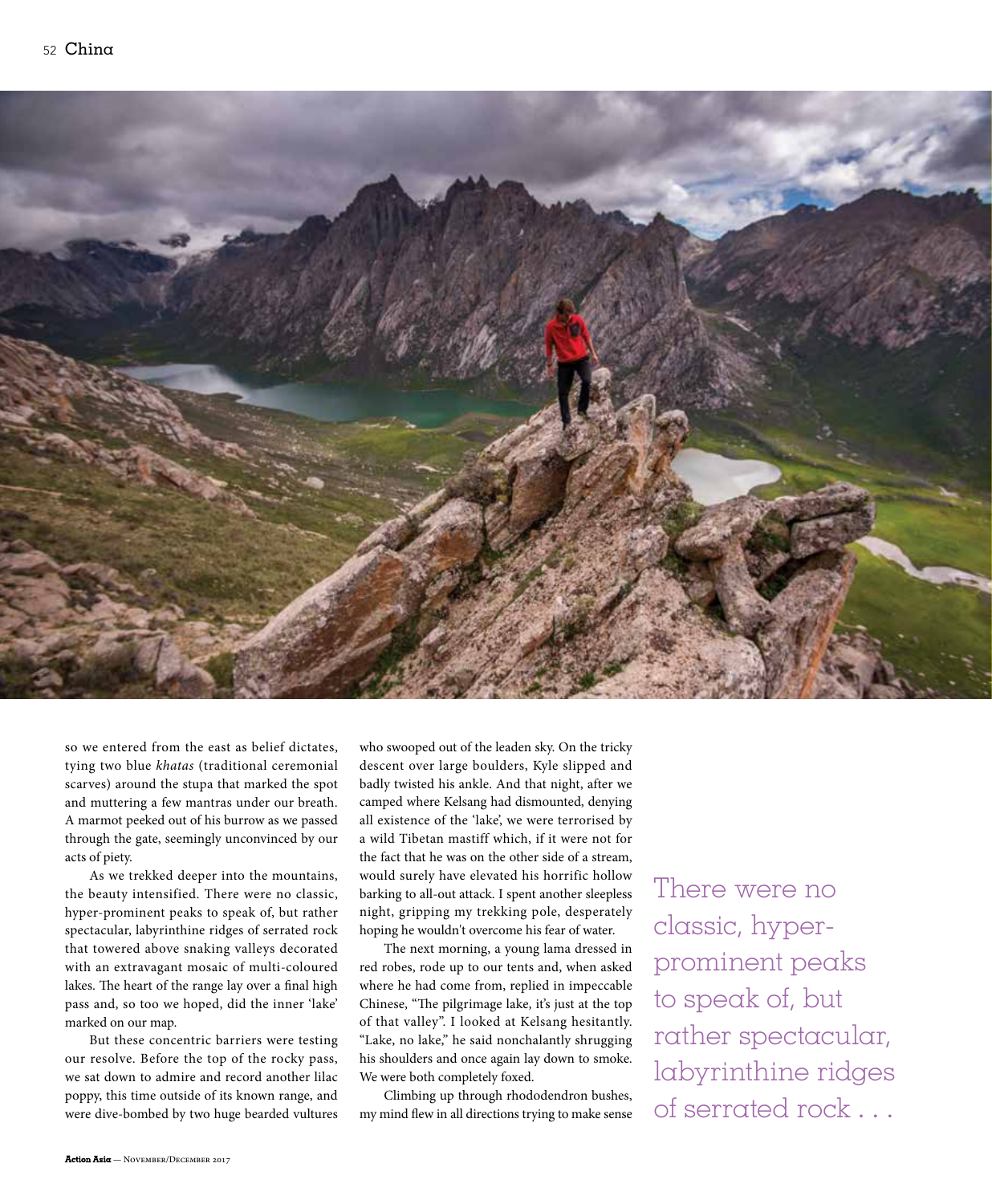

#### FACES OF TIBET

Facing: Kyle Obermann climbing among the jagged peaks before events took a painful twist. Left: Kelsang, the expedition's horseman. Below: Tibetan women displaying kaleidescopic colour and effortless chic.

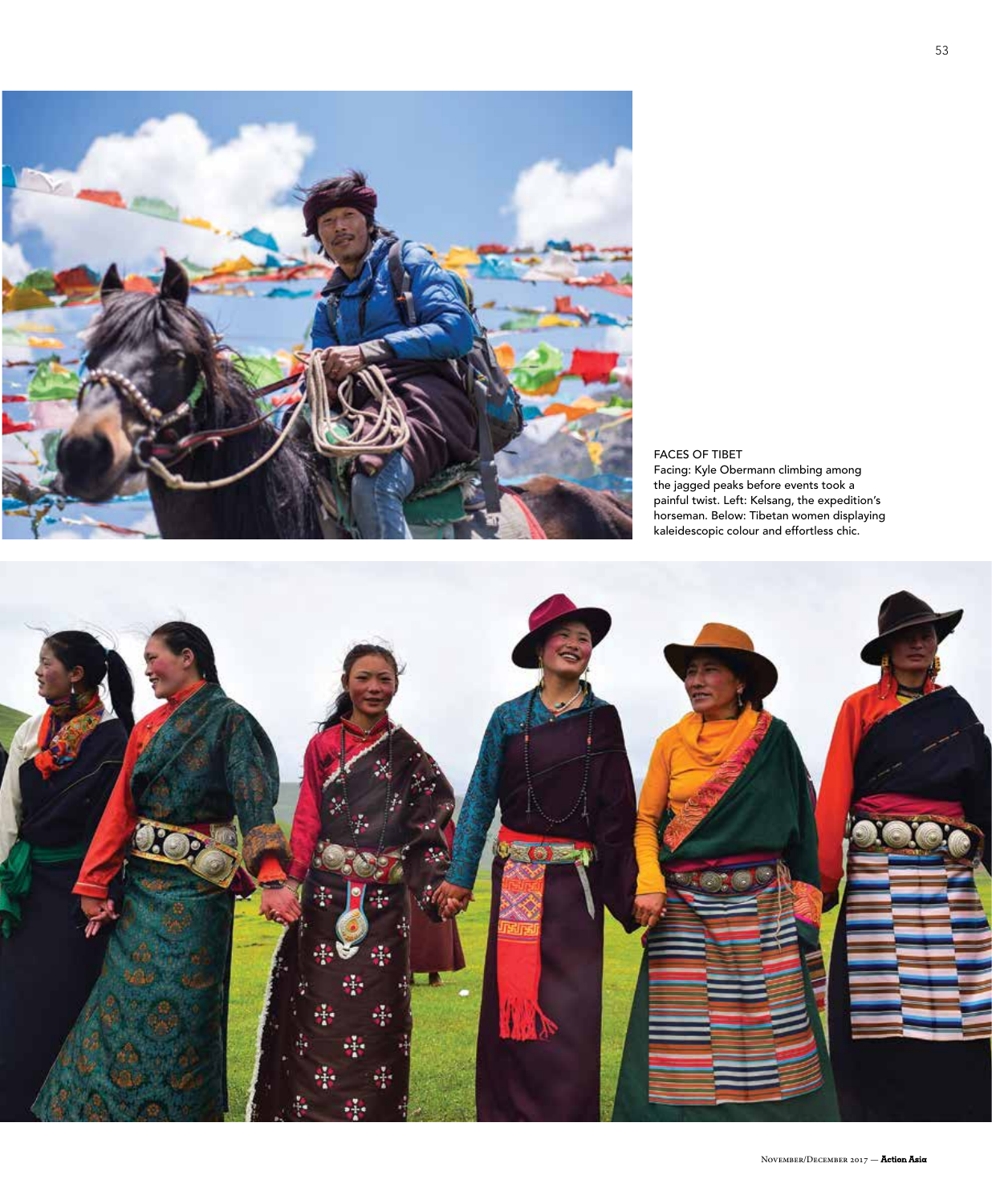

of it. Kyle hobbled on gamely behind, his ankle still swollen from the previous day's fall. And then there it was. A lake, its aquamarine waters rippling in the breeze that blew up the valley to also flutter the prayer flags adorning a chalk-white stupa that marked the headwaters. I half-imagined big cat royalty, flicking luxuriously long tails, gazing down at us from their snowy abode, as the sweet smell of burning juniper wafted from a nearby offering that must have been lit by the young lama.

A pervasive peace reigned over a scene so extraordinary that it seemed perfectly possible that it had inspired legends. Like that of Gesar of Ling: a warrior born of a union of a father who was both sky god and sacred mountain, and a mother who was the goddess of water. I felt a poignant urge to just sit by the water and reflect. The impulse to

explore was gone for now, my restlessness stilled. Kyle was similarly quiescent, transfixed by more than just his heavily bandaged ankle.

There were no profound karmic revelations to be seen, nor for that matter, any foxes to be heard. There was just awe-inspiring wilderness and vast open space, the kind that demands you experience it with all your being, and allows for a more natural state of mind to emerge.

Perhaps Kelsang hadn't wanted to encourage us to come to this spiritual place. Or perhaps his point was more subtle: that there was nothing transformational about the lake. 'Lake' or 'no lake' was immaterial. Either way the place felt charged, its beauty and tranquility all the more profound for the journey to reach it; learning to treasure the poppies along the way. **AA**

#### SACRED GEOGRAPHY

Above: Local monks make an enthusiastic offering to the mountain gods. Right: Meanwhile, yaks cool themselves in the karmic, crystal-clear waters of 'Fox Call Lake'.